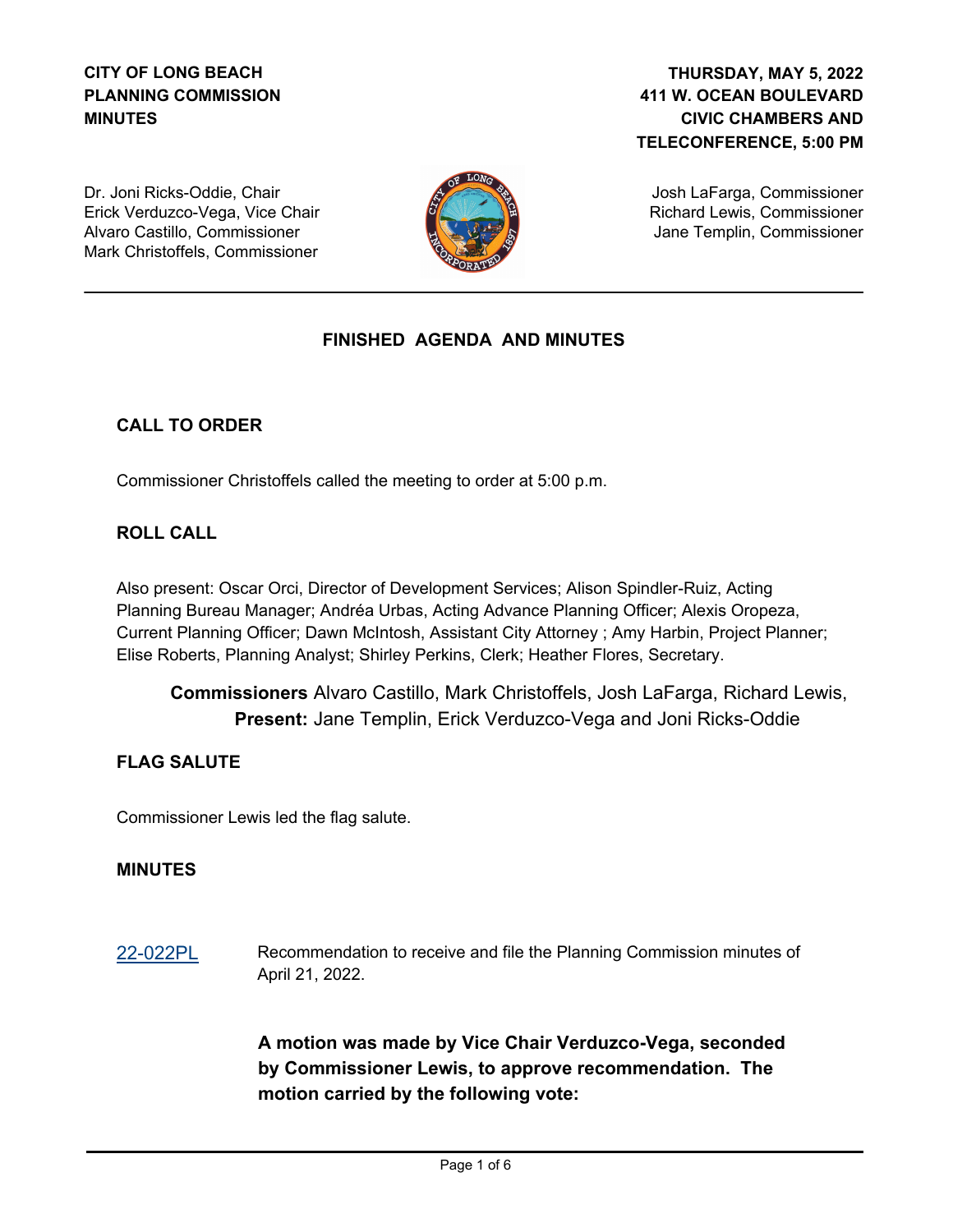**Yes:** 7 - Alvaro Castillo, Mark Christoffels, Josh LaFarga, Richard Lewis, Jane Templin, Erick Verduzco-Vega and Joni Ricks-Oddie

#### **SWEARING OF WITNESSES**

#### **DIRECTOR'S REPORT**

Alison Spindler-Ruiz, Acting Planning Bureau Manager, presented the Director's Report.

Commissioner Christoffels spoke.

## **REGULAR AGENDA**

**1.** [22-023PL](http://longbeach.legistar.com/gateway.aspx?M=L&ID=239394) Recommendation to accept Categorical Exemption CE21-158 and approve Site Plan Review SPR 22-008 for a Long-Range Development Plan, Conditional Use Permit CUP 22-03, and Lot Line Adjustment 21-004 for the construction of an 86-room senior assisted and memory care living facility (special group residence) at 3340 Los Coyotes Diagonal in the Institutional (I) Zoning District. (District 5)

> Alexis Oropeza, Current Planning Officer, introduced Amy Harbin, Project Planner, who presented the staff report.

Commissioner Christoffels spoke.

A dialogue ensued between Commissioner Lewis and Amy Harbin, Project Planner.

Alison Spindler-Ruiz, Acting Planning Bureau Manager, spoke.

Commissioner Lewis spoke.

Amy Harbin, Project Planner, spoke.

Commissioner Lewis spoke.

Commissioner Christoffels spoke.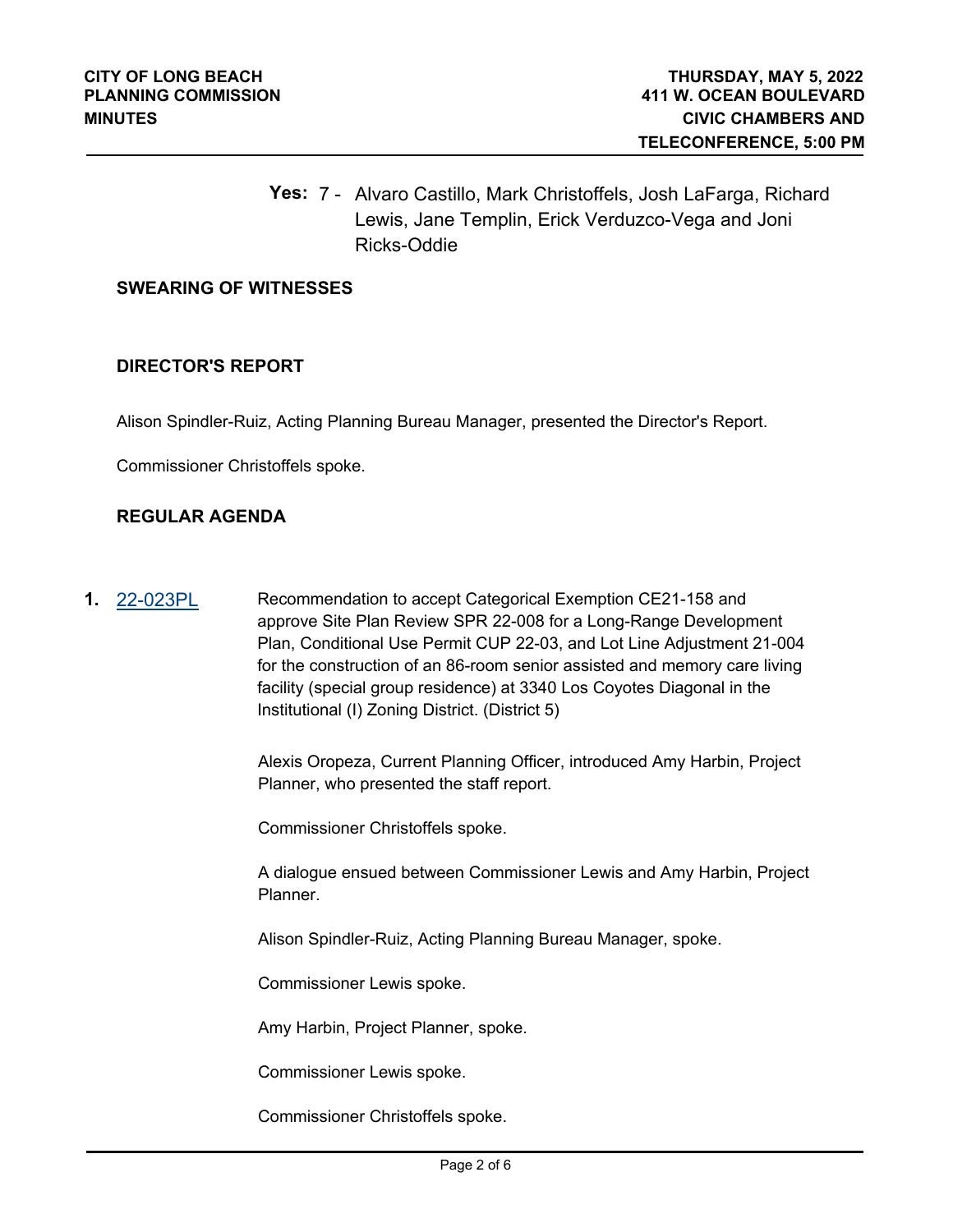Commissioner Templin, spoke.

A dialogue ensued between Commissioner Templin and Amy Harbin, Project Planner.

Commissioner Christoffels spoke.

Chair Ricks-Oddie spoke.

Vice Chair Verduzco-Vega spoke.

Commissioner Christoffels spoke.

Linsday Ortega, representative for Sunrise Senior Living, spoke.

Steve Stubblefield, representative for Sunrise Senior Living, spoke.

Linsday Ortega, representative for Sunrise Senior Living, spoke.

Steve Stubblefield, representative for Sunrise Senior Living, spoke.

Linsday Ortega, representative for Sunrise Senior Living, spoke.

Commissioner Christoffels spoke.

Commissioner Castillo spoke.

Linsday Ortega, representative for Sunrise Senior Living, spoke.

Commissioner Christoffels spoke.

Vice Chair Verduzco-Vega spoke.

Chair Ricks-Oddie spoke.

Commissioner Christoffels spoke.

Elise Roberts, Planning Analyst, spoke.

Reata Kulcsar provided public comment.

Commissioner Christoffels spoke.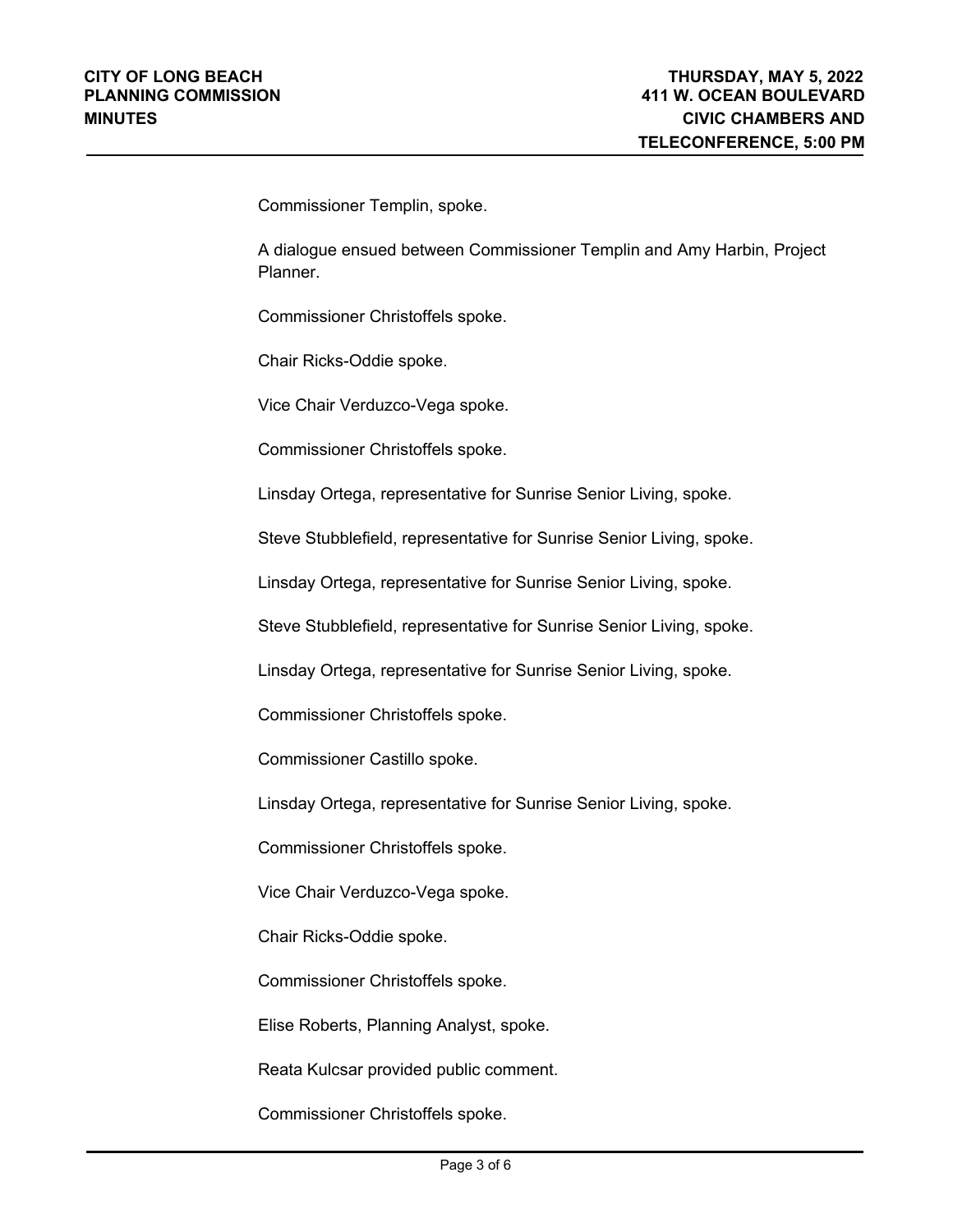Elise Roberts, Planning Analyst, spoke. Elyssa Crough provided public comment. Commissioner Christoffels spoke. Elyssa Crough provided public comment. Commissioner Christoffels spoke. Elise Roberts, Planning Analyst, spoke. Commissioner Christoffels spoke. Commissioner Lewis spoke. Amy Harbin, Project Planner, spoke. Commissioner Lewis spoke. Amy Harbin, Project Planner, spoke. Commissioner Christoffels spoke. Steve Stubblefield, representative for Sunrise Senior Living, spoke. Commissioner Lewis spoke. Steve Stubblefield, representative for Sunrise Senior Living, spoke.

Commissioner Lewis spoke.

Steve Stubblefield, representative for Sunrise Senior Living, spoke.

Commissioner Lewis spoke.

Steve Stubblefield, representative for Sunrise Senior Living, spoke.

Commissioner Christoffels spoke.

Elise Roberts, Planning Analyst, spoke.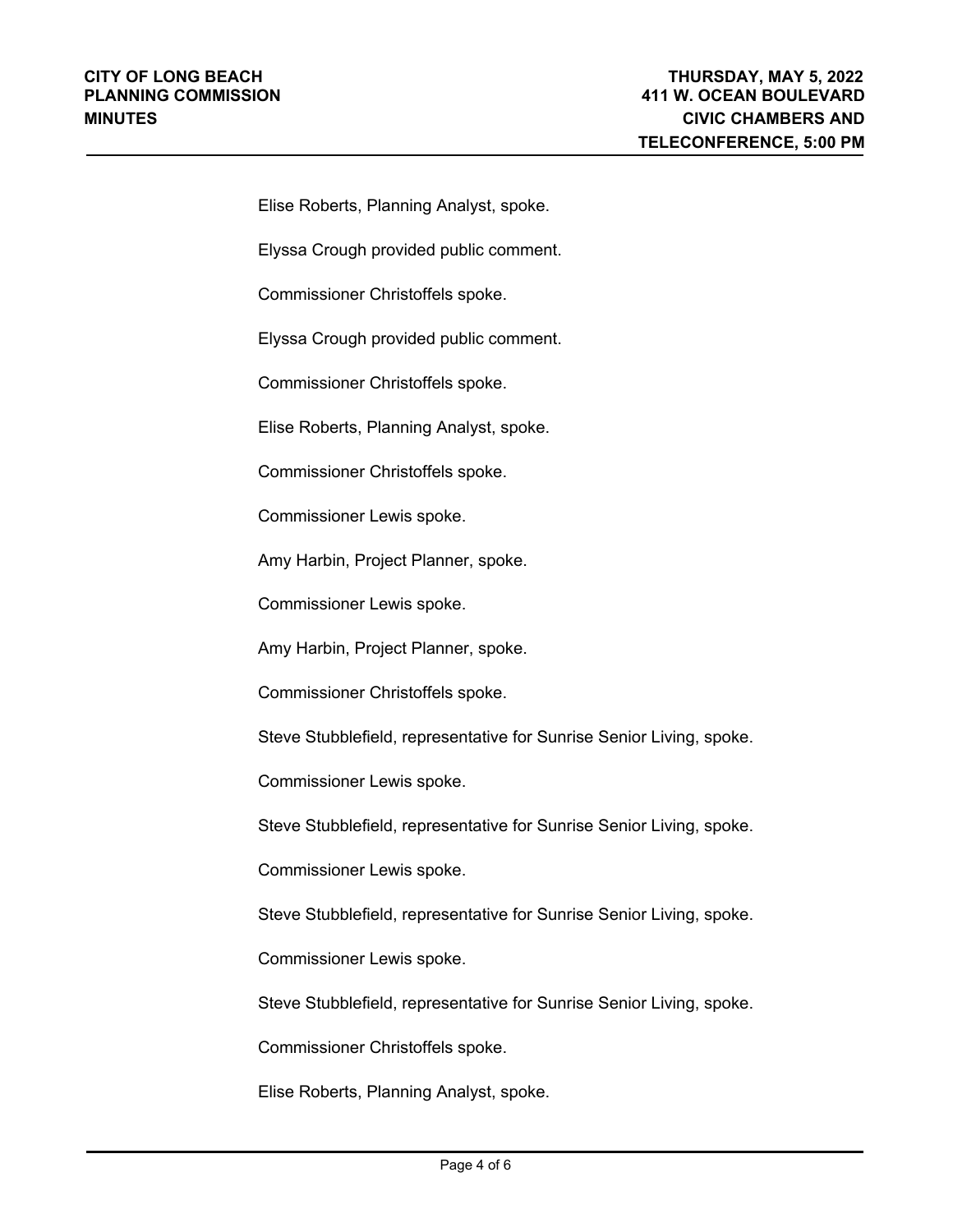Commissioner Christoffels spoke.

# **A motion was made by Commissioner Castillo and seconded by Commissioner Templin, to approve recommendation. The motion carried by the following vote:**

**Yes:** 7 - Alvaro Castillo, Mark Christoffels, Josh LaFarga, Richard Lewis, Jane Templin, Erick Verduzco-Vega and Joni Ricks-Oddie

**PUBLIC PARTICIPATION: Members of the public are invited to address the Planning Commission on items of interest to the public within the Commission's jurisdiction. Each speaker will be limited to three minutes unless that time is extended by the Chair.**

## **COMMENTS FROM THE PLANNING COMMISSION**

## **ADJOURNMENT**

Commissioner Christoffels adjourned the meeting at 5:43 p.m.

### **NEXT SCHEDULED MEETING: MAY19, 2022 - 5:00 P.M.**

**HF**